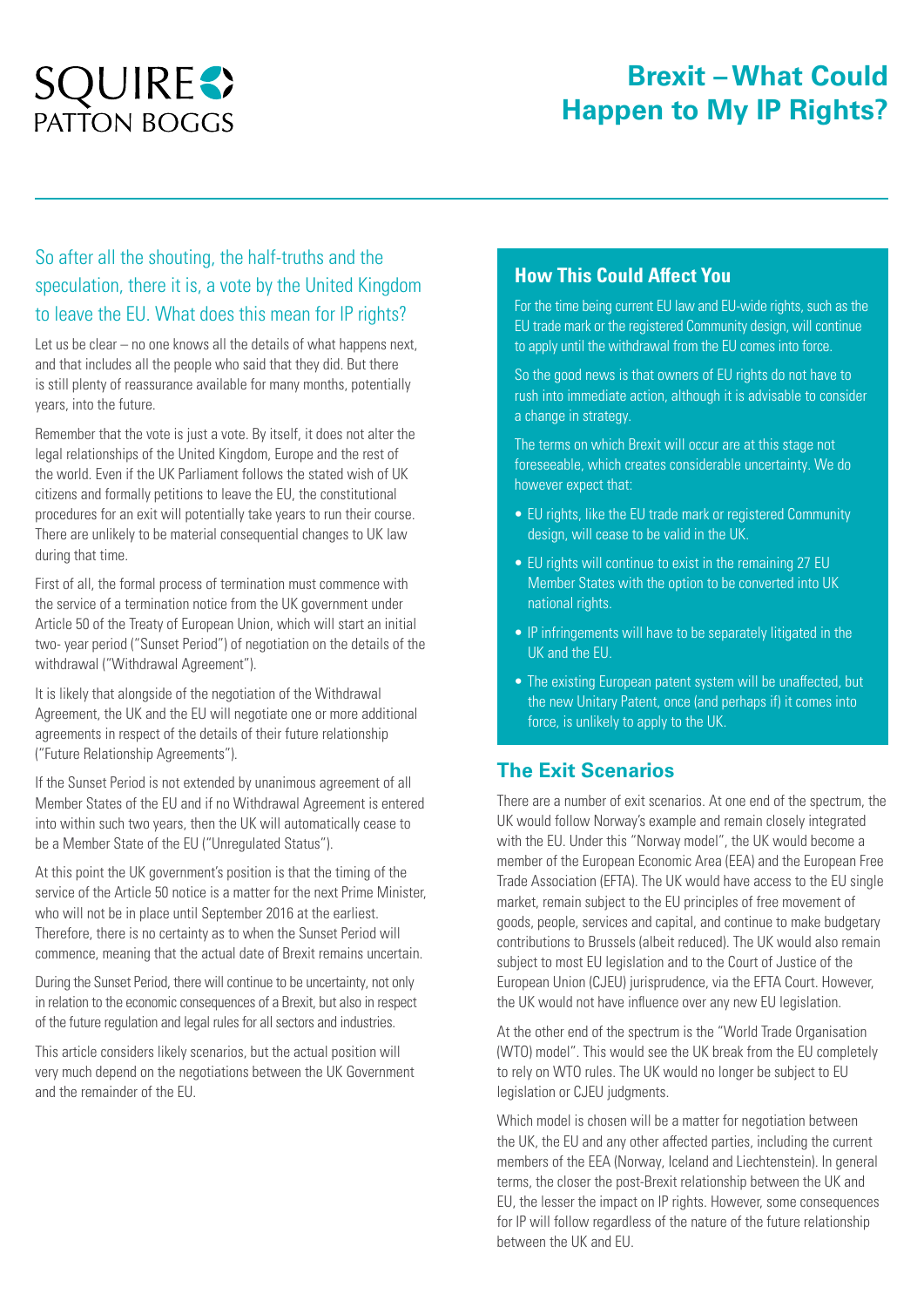### **Patents**

The UK's participation in the existing European patent system will be unaffected by Brexit. The system is governed by the [European Patent](http://????)  [Convention](http://????) and is independent of the EU. Indeed, non-EU members, including Norway, Switzerland and Turkey, are signatories to the Convention and participate in the system. Following Brexit, UK and non-UK patentees would, as they can now, be able to make a central application to the European Patent Office (EPO) designating the UK and, via that route, obtain national UK patent rights.

However, most EU states are in the process of implementing a new near EU-wide patent with its own dedicated court system. This new Unitary Patent will be obtained through the EPO in a manner identical to that used for existing EPC patent applications: a single application will be filed at the EPO, designating all EU states. Within a month after grant by the EPO, the patent owner will have the option to file a request for unitary effect. This will lead to his patent then becoming a single Unitary Patent in all the EU member states which have signed up to the new patent system and have ratified the relevant agreements as of the date the request is filed.

The new Unitary Patent will have its own court – known as the Unified Patent Court – which will deal with validity and infringement. The new court will have multiple branches throughout Europe, each of which will be able to grant a Europe-wide injunction against a patent infringer as a result of a single set of legal proceedings in a single court. Equally, the new court will also have powers to centrally revoke a unitary patent across all the countries it has effect in.

Brexit will affect the implementation of the Unitary Patent. The Unitary Patent regime is an EU initiative and participation is currently contingent upon being a member of the EU. Following Brexit, the UK will no longer be eligible to participate absent further legislative measures. This will make the system less attractive as patent owners wanting the benefits of a Unitary Patent will have to protect their patents both in the UK and as a Unitary Patent. Moreover, the UPC Agreement, to which the UK currently is a signatory, names London as one of the locations of the central division, alongside Paris and Munich. What precisely will happen to the Unitary Patent and the UPC is currently uncertain and will be a matter for negotiation in due course.

### **EU Trade Marks**

EU trade marks (previously known as Community trade marks) will be impacted by a Brexit, regardless of whether the Norway or the WTO model was chosen.

The EU trade mark regime is established by [EU legislation](http://????) and EU Trade Marks (EUTMs) give protection in every member state of the EU. When Brexit comes into effect, existing EUTMs would cease to cover the UK. Trade mark proprietors wanting continued trade mark protection in the UK would have to obtain a national UK trade mark in addition to their EUTM. It is unclear exactly what will happen here. Presumably, transitional arrangements will be put in place allowing EUTM owners to convert their EUTM rights in the UK to a national right whilst retaining priority. The current system already allows the conversion of EUTMs into national rights and transitional arrangements are likely to follow a similar route. However, this will probably incur a fee, which could be substantial for large portfolios.

The UK could also pass legislation to simply recognise the effect of EUTMs registered at the time of Brexit, thereby postponing the need to convert to when the trade mark would be due for renewal. Whatever mechanism is adopted, what is certain is that the UK Intellectual Property Office will face an unprecedented increase in workload. This could mean delays for EUTM owners in obtaining their successor UK rights.

New EUTMs filings, after the lapse of the Sunset Period and subject to any Future Relationship Agreements, will not cover the UK. An applicant will have to apply for a separate UK national trade mark. That would mean that an applicant will incur increased trade mark protection and maintenance costs as a result of having to make two separate applications to achieve the same geographical coverage as a EUTM currently offers.

Brexit will also have other consequences for EUTMs:

- Pan-European injunctions based on EUTM rights will no longer cover the UK. In respect of new applications for injunctions post-Brexit, the EUTM owner will need to bring two sets of proceedings where an infringement is occurring in one or more EU member states and in the UK. One set of proceedings will be needed before a EUTM court for a pan-European injunction to prohibit the infringement in the EU member state(s). Another set of proceedings will be needed before the UK courts in respect of the UK infringement. This will result in increased litigation costs.
- In the absence of transitional rules to the contrary, the UK will fall outside the scope of existing pan-European injunctions. A EUTM owner will need to bring proceedings before the UK courts seeking a fresh injunction to prohibit a UK infringement which was previously covered by the Europe-wide injunction (or seek an extension of the pan-European injunction to cover the UK). This will, again, result in increased cost and may have an adverse effect on the enforcement of rights out of EUTMs in the UK territory during the interim period between Brexit and the coming into force of the fresh UK injunction, or of the conversion of an existing UK injunction.
- A EUTM that has only been used solely or primarily in the UK could be vulnerable to revocation. The EUTM Regulation provides that a EUTM can be revoked where there has been no genuine use of the mark in the EU for a continuous five year period and there are no proper reasons for non-use. Following Brexit, use in the UK is unlikely to count.

### **Designs**

Registered Community designs (RCDs) are akin to EUTMs. Many of the issues raised above in relation to EUTMs will apply also to RCDs. In particular, following the lapse of the Sunset Period and subject to any Future Relationship Agreements, new and existing RCDs will not cover the UK, meaning that conversion of a RCD into a UK registered design, or a separate application for UK registered design protection, will be required. Equally, unregistered Community designs will only give protection for the remaining parts of the EU, and only if and when they are made available to the public in the EU. Designers in the UK are set to lose a strong and inexpensive IP right to defend their designs against copying.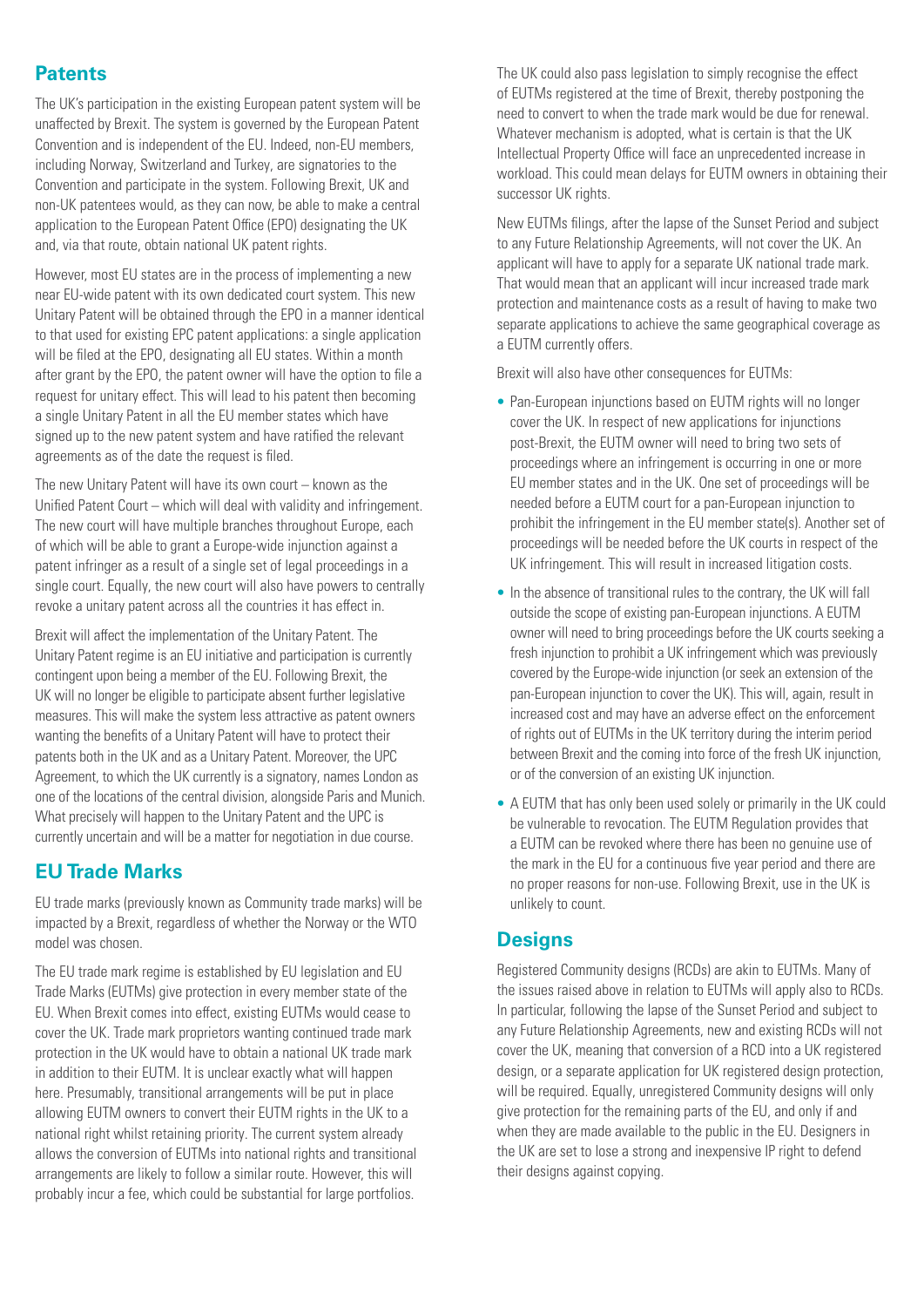### **Copyright**

Copyright law has been partly harmonised at the European level – for example the term of protection, the acts amounting to infringement, performers rights and qualifying criteria for protection. Important issues such as the liability of internet service providers for copyright infringements are also provided by EU legal rules.

The extent to which these rules may be unpacked is unclear, and would create considerable uncertainty for rights owners in Europe during the negotiations of the Future Relationship Agreements.

### **Exhaustion of Rights**

The principle of exhaustion of rights provides that where goods have been placed on the market in the EEA by the proprietor of a trade mark or registered design, or with his consent, the proprietor cannot rely on those rights to prevent further dealings with his goods (unless there are legitimate reasons to do so). Exhaustion of rights exists to promote free trade in the EEA. It is enshrined in the EU legislation on EUTMs and RCDs.

If the UK exited the EU using the Norway model, exhaustion of rights would be unaffected as the existing exhaustion rules apply within the EEA. If the WTO model was adopted, there would be no exhaustion rules. This means, for example, that trade mark or design rights in force in EU member states could be used to prevent goods first sold in the UK from being imported into, and resold in, the EU. Similarly, trade mark or design rights in the UK could be used to prevent goods first sold in the EU from being imported into, and resold in, the UK. Parallel trade in and out of the UK could decline. This could result in distinct UK and EU markets and price differentials.

### **Customs Seizure**

[EU legislation](http://????) empowers IP owners to partner with customs authorities in EU member states to seize, detain and ultimately destroy imported goods which infringe their rights. This is a particularly important tool for trade mark owners in the fight against counterfeits.

This practice is unlikely to change if the Norway exit model is chosen as the EU legislation on customs seizure would, most likely, continue to bind the UK. However, under a WTO model, the UK would be free to reject the EU legislation and determine its own border controls. This, in conjunction with no exhaustion of rights, could mean that businesses will find it easier to prevent counterfeits from entering the UK, although at the same time it also increases the costs in maintaining two separate border measure applications for the UK and the EU.

### **Trade Secrets**

The [EU Directive](http://????) on the protection of trade secrets is coming into force on 5 July 2016. The Directive harmonises trade secrets law across the EU. It defines what constitutes a protectable trade secret and provides for a common set of remedies where a trade secret has been misappropriated. EU member states will have two years to implement the Directive into national law. As timings currently stand, it is likely that the UK will implement the Directive into UK law, although it could repeal that legislation following a Brexit if the WTO model was adopted.

#### **Law**

Vast amounts of EU law form part of UK law, whether via directly applicable EU Regulations or from EU Directives that have been implemented into UK law via domestic legislation. A large part of UK legislation on intellectual rights comes from the EU.

Under the Norway model, the UK would still have to implement EU Directives concerning IP rights into national law. UK judges would be bound to follow the CJEU's interpretation of that legislation, via the decisions of the EFTA court. Under a WTO model, the UK would be free to reject all EU law. It is likely that the [European](http://????)  [Communities Act 1972](http://????) will be repealed. All EU Treaty provisions and directly applicable EU Regulations will disappear from the UK legal landscape. The UK will also be free to amend, repeal and replace any domestic implementing legislation.

However, EU law is so interwoven with UK law that unravelling one from the other is likely to be an arduous task, particularly in the area of IP. Assuming that the government would want to change the law, reviewing and replacing all legislation related to the UK's membership of the EU would take a significant amount of time. Accordingly, the impact of Brexit on UK IP law may not be felt immediately. There is likely to be a gradual divergence of UK and EU law as legislation is reviewed and replaced over time and as UK judges interpret this without the influence of CJEU precedent. This divergence may create uncertainty for IP holders and could make it more difficult and costly for IP owners to manage UK-EU cross-border transactions and to plan and implement IP enforcement strategies.

International obligations under treaties in the area of IP law such as the [Berne Convention, The Paris Convention, the Madrid System, etc.](http://????) will not be directly affected by a Brexit.

### **Comment**

The time it will take to unravel the UK from the EU will give businesses some time to review and optimise their IP protection and enforcement strategies, and, given the current political uncertainties, IP owners are well advised not to rush into immediate decisions. However, we advise businesses to begin preparing for Brexit now by considering, amongst other things:

- Reviewing their core IP agreements (licences, franchises and coexistence agreements) where the EU, or the countries in which the licensor has valid IP rights, is the defined territory.
- Regulating the uncertainty created by the Brexit vote in any new IP agreements to be entered into. In particular, the following should be considered and documented:
	- Would the potential new legal rules and regulations to be adopted under a Withdrawal Agreement or Future Relationship Agreements give rise to termination rights; or would an Unregulated Status give rise to termination rights; or should termination rights be expressly excluded; or should all the parties live with the uncertainty?
	- Would the potential new legal rules and regulations to be adopted under a Withdrawal Agreement or Future Relationship Agreements; or would an Unregulated Status give rise to rights to demand amendments to the terms of the IP agreement; or should any such rights be expressly excluded; or should all the parties live with the uncertainty?